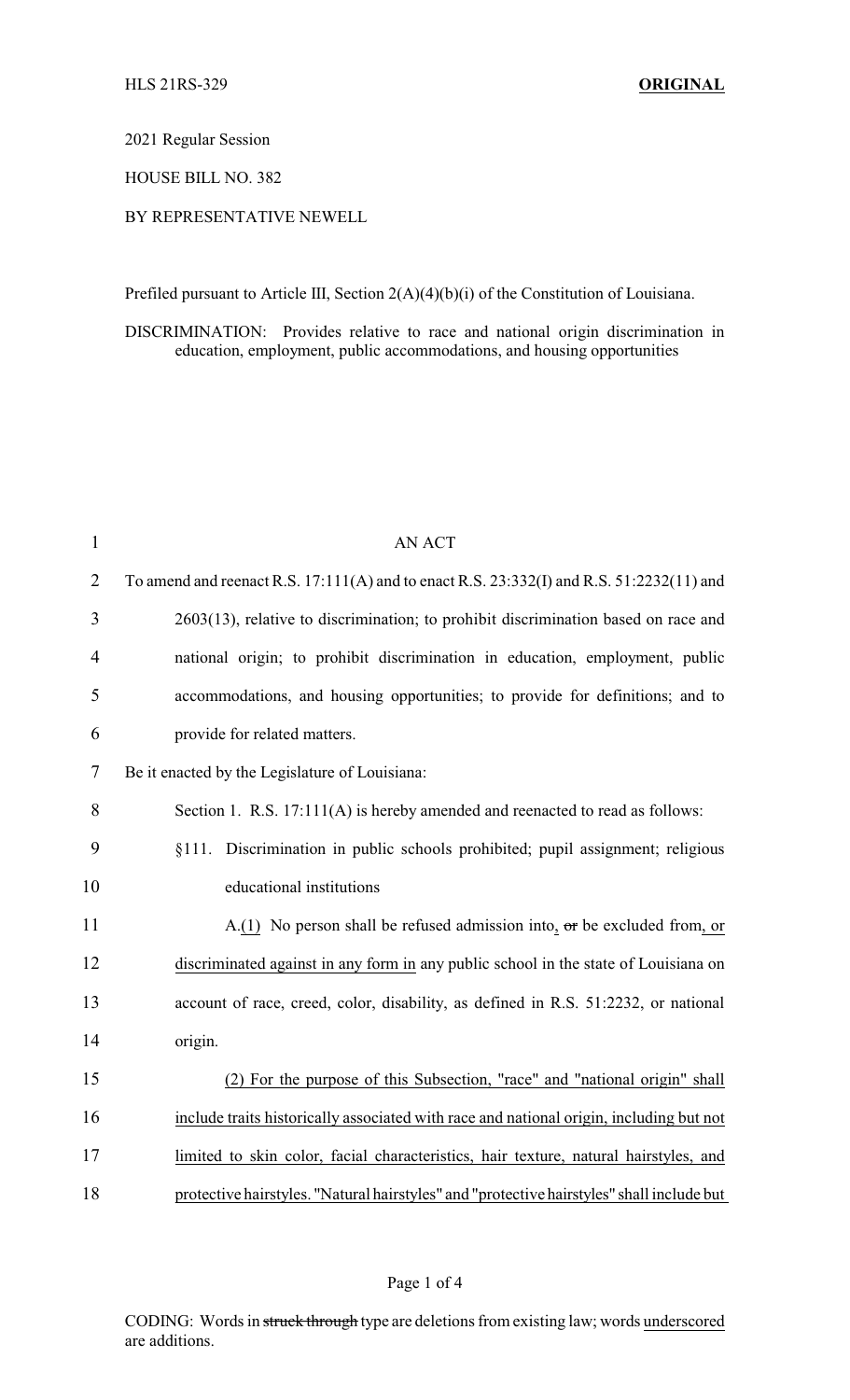| $\mathbf{1}$ | are not limited to afros, dreadlocks, twists, locs, braids, cornrow braids, Bantu knots, |  |  |
|--------------|------------------------------------------------------------------------------------------|--|--|
| 2            | and curls.                                                                               |  |  |
| 3            | $\ast$<br>*<br>∗                                                                         |  |  |
| 4            | Section 2. R.S. 23:332(I) is hereby enacted to read as follows:                          |  |  |
| 5            | §332. Intentional discrimination in employment                                           |  |  |
| 6            | *<br>*<br>$\ast$                                                                         |  |  |
| 7            | I. For the purpose of this Section, "race" and "national origin" shall include           |  |  |
| 8            | traits historically associated with race and national origin, including but not limited  |  |  |
| 9            | to skin color, facial characteristics, hair texture, natural hairstyles, and protective  |  |  |
| 10           | hairstyles. "Natural hairstyles" and "protective hairstyles" shall include but are not   |  |  |
| 11           | limited to afros, dreadlocks, twists, locs, braids, cornrow braids, Bantu knots, and     |  |  |
| 12           | curls.                                                                                   |  |  |
| 13           | $\ast$<br>*<br>*                                                                         |  |  |
| 14           | Section 3. R.S. $51:2232(11)$ and $2603(13)$ are hereby enacted to read as follows:      |  |  |
| 15           | §2232. Definitions                                                                       |  |  |
| 16           | As used in this Chapter:                                                                 |  |  |
| 17           | ∗<br>∗<br>∗                                                                              |  |  |
| 18           | (11) "Race" and "national origin" shall include traits historically associated           |  |  |
| 19           | with race and national origin, including but not limited to skin color, facial           |  |  |
| 20           | characteristics, hair texture, natural hairstyles, and protective hairstyles. "Natural   |  |  |
| 21           | hairstyles" and "protective hairstyles" shall include but are not limited to afros,      |  |  |
| 22           | dreadlocks, twists, locs, braids, cornrow braids, Bantu knots, and curls.                |  |  |
| 23           | $\ast$<br>$\ast$<br>∗                                                                    |  |  |
| 24           | §2603. Definitions                                                                       |  |  |
| 25           | As used in this Chapter:                                                                 |  |  |
| 26           | $\ast$<br>*<br>∗                                                                         |  |  |
| 27           | (13) "Race" and "national origin" shall include traits historically associated           |  |  |
| 28           | with race and national origin, including but not limited to skin color, facial           |  |  |
| 29           | characteristics, hair texture, natural hairstyles, and protective hairstyles. "Natural   |  |  |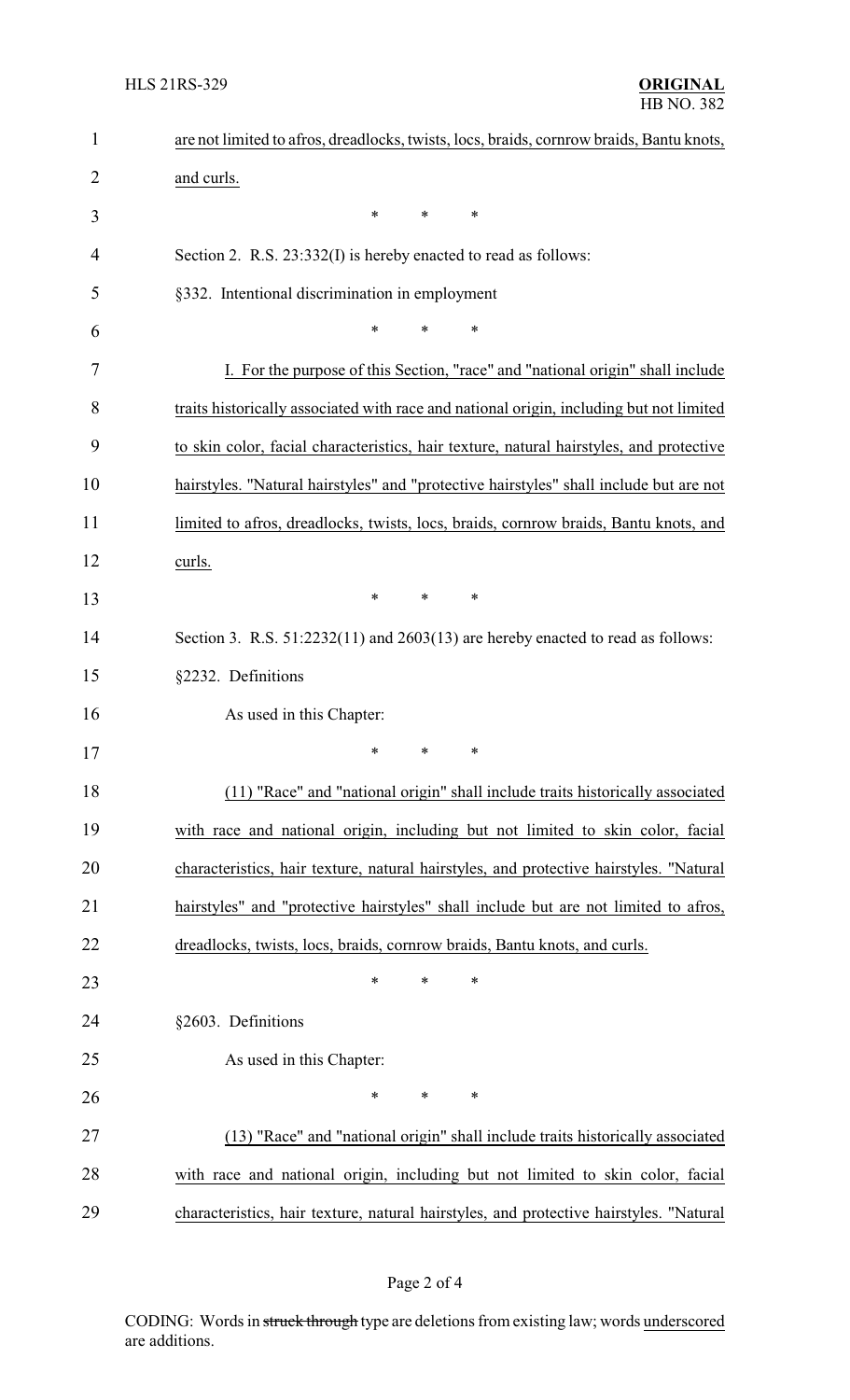### 1 hairstyles" and "protective hairstyles" shall include but are not limited to afros,

2 dreadlocks, twists, locs, braids, cornrow braids, Bantu knots, and curls.

### **DIGEST**

The digest printed below was prepared by House Legislative Services. It constitutes no part of the legislative instrument. The keyword, one-liner, abstract, and digest do not constitute part of the law or proof or indicia of legislative intent. [R.S. 1:13(B) and 24:177(E)]

| HB 382 Original | 2021 Regular Session | Newell |
|-----------------|----------------------|--------|
|                 |                      |        |

**Abstract:** Provides relative to race and national origin discrimination in education, employment, public accommodations, and housing opportunities.

Present law provides that no person shall be refused admission into or be excluded from any public school in the state of Louisiana based on race, creed, color, disability as defined in present law, or national origin.

Proposed law retains present law and additionally prohibits discrimination in any form based on race, creed, color, disability as defined in present law, or national origin.

Proposed law adds that "race" and "national origin" shall include traits historicallyassociated with race and national origin, including but not limited to skin color, facial characteristics, hair texture, natural hairstyles, and protective hairstyles.

Proposed law defines "natural hairstyles" and "protective hairstyles" to include but not be limited to afros, dreadlocks, twists, locs, cornrows braids, Bantu knots, and curls.

Present law provides that it shall be unlawful employment discrimination for an employer to engage in certain practices based on race, color, religion, sex, or national origin.

Proposed law adds that "race" and "national origin" shall include traits historically associated with race and national origin, including but not limited to skin color, facial characteristics, hair texture, natural hairstyles, and protective hairstyles.

Proposed law defines "natural hairstyles" and "protective hairstyles" to include but not be limited to afros, dreadlocks, twists, locs, cornrows braids, Bantu knots, and curls.

Present law provides for discriminatory practices concerning public accommodations based on race, creed, color, religion, sex, age, disability, or national origin.

Proposed law adds that "race" and "national origin" shall include traits historicallyassociated with race and national origin, including but not limited to skin color, facial characteristics, hair texture, natural hairstyles, and protective hairstyles.

Proposed law defines "natural hairstyles" and "protective hairstyles" to include but not be limited to afros, dreadlocks, twists, locs, cornrows braids, Bantu knots, and curls.

Present law provides for discriminatory practices concerning house opportunities based on race, creed, color, religion, sex, familial status, or national origin.

Proposed law adds that "race" and "national origin" shall include traits historicallyassociated with race and national origin, including but not limited to skin color, facial characteristics, hair texture, natural hairstyles, and protective hairstyles.

#### Page 3 of 4